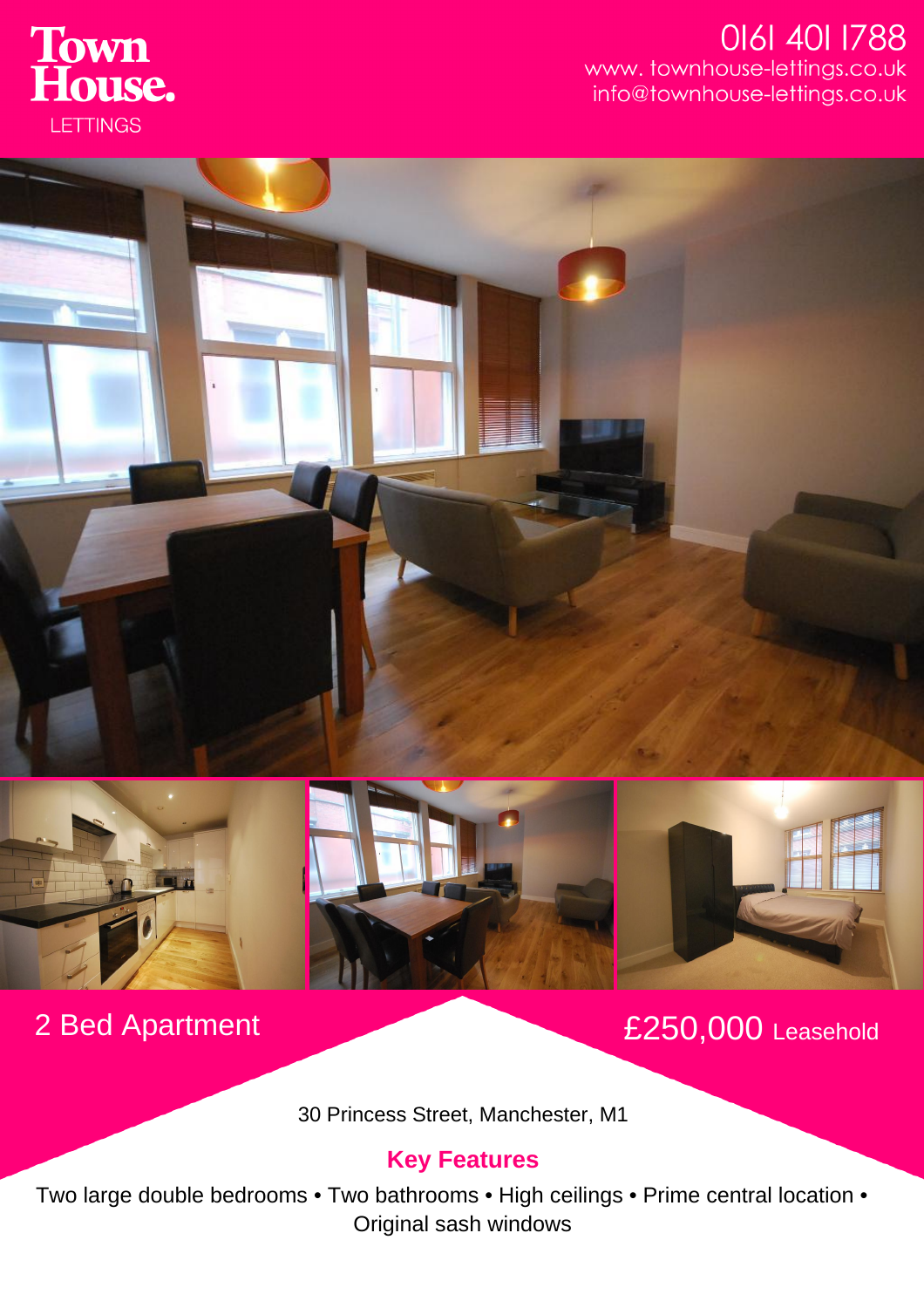

## Full Description

We are pleased to offer this stunning two double bedroom apartment in the heart of Manchester city centre. Set on the edge of China Town, everything is on your doorstep; from the great transport links of Picadilly station to department stores such and Selfridges and of course dozens of great restaurants.

The spacious apartments briefly comprises a large entrance hall leading onto an open plan living and kitchen area. The original sash windows are a great feature and the high ceiling give an airy and light feel.

There are two large double bedrooms, the master at the front of the property benefits from fitted wardrobe and an en suite with walk in shower. There is a separate main bathroom with a shower over the bath. Viewing is highly recommended!

Currently let at £950 pcm, tenancy due to end on the 15.07.2022. £1,200 pcm achievable.

Lease is 125 years from 25 March 2001. Service charge £150 per month. Ground rent is £150 per year.

**LOUNGE** 5.69m (18' 8") (max) x 3.84m (12' 7")

**KITCHEN** 3.30m (10' 10") x 1.70m (5' 7")

BATHROOM 1.68m (5' 6") x 2.11m (6' 11")

MASTER BEDROOM 4.37m (14' 4") x 2.74m (9' 0")

ENSUITE SHOWER ROOM 2.21m (7' 3") x 1.55m (5' 1")

BEDROOM 2 3.63m (11' 11") x 2.72m (8' 11") (max)











**Strict Codes of Practice** 

Townhouse Lettings is a member of The Property Ombudsman, and complies with the Tenancy Deposit Protection Scheme. These memberships provide

landlords and tenants with an assurance that they will receive the highest level of customer service.